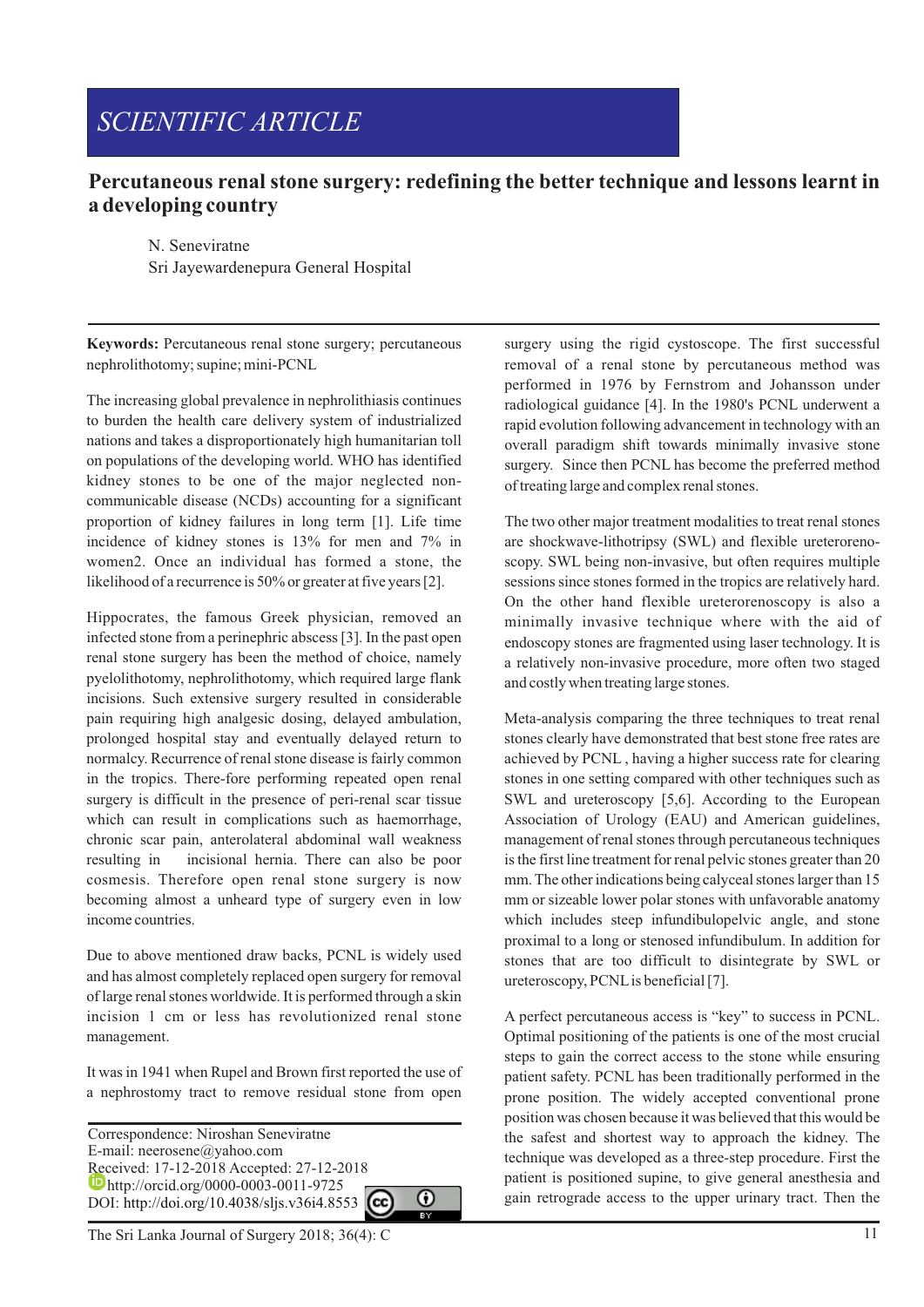patient is turned prone for the main part of the procedure as prone position provides a posterior access to the collecting system through the lumbar region. Finally, the patient is turned back to supine position to recover from anesthesia.

Unfortunately, this commonly used prone position has a number of draw backs. It is known to be an anesthetist unfriendly position. Safe positioning back and forth from supine to prone and again to supine requires minimum of six trained individuals, (one for the head, two on either side and one controlling the legs and the feet). Finding such trained personnel twice for a single surgery can be difficult in the local theater setup. It is unfavorable in patients with cardiopulmonary disease, severe obesity as it compresses the abdomen causing a rise in abdominal pressure inspite of specially designed cushions placed under the hemiabdomen.

Prone position increases the functional residual capacity while decreasing the expiratory lung volume and total lung capacity, all of which will contribute towards ventilation perfusion mismatch. Endotracheal tube must be secured carefully as accidental extubation and loss of airway will be disastrous in the prone position. Also, unrecognized neck flexion during prone position leads to ET tube movement far in to the right main bronchus. This can lead to one lung ventilation, increased airway pressure, lung collapse and hypoxia. Prone position has predictable effects on the cardiovascular system. Abdominal compression results in compression of the inferior vena cava resulting in reduced cardiac output, venous stasis and may lead to thrombotic complications. It is very difficult or almost impossible for the anaesthetist to manage a cardio-respiratory emergency in the prone position. This will obviously involve some delay in turning the patient back to a supine position. Although prone defibrillation and CPR has been described, it is not something that most clinicians, even anaesthetists are familiar with. Also in prone position one must take great care of the pressure points since it has a high possibility of pressure injury especially the globe of the eye causing visual impairment and peripheral nerve injuries due traction on the limbs [8-10].

While PCNL gained more popularity, it became evident that prone position was not optimal to all patients, especially those with other comorbidities, which led to introduction of alternative positions.

The supine PCNL method was first introduced by Valdivia-Uria in 1998. He approached the kidney more laterally away from the lumbar region. This was achieved by placing the patient supine with a cushion under the flank. It was not until 2007 when Ibarluzea introduced the Galdakao-Valdivia position when supine positions regain its popularity among the urological community once again. In this position, the

patient is slightly tilted from the supine position with the ipsilateral leg extended and contralaeral leg flexed to achieve a modified lithotomy position [11-12]. In 2008 Barts and in 2012 Kumar further modified this position to perform supine PCNL[13].

In supine PCNL induction of anaethesia, access to the renal tract in a retrograde fashion percutanously, performing the PCNL and recovery from anaesthesia are all done in the same position.

Supine position has numerous advantages. The position has a low impact on the patient's cardio respiratory system. Position facilitates friendlier endotracheal tube placement and monitoring. The position also facilitates simultaneous ureteroscopy access to deal with complex stones rather than having to turn back the patient to supine position when done in the traditional prone position. Also, the position gives the accessibility to puncture the anterior and the posterior calyx separately to enter the collecting system [13].

The traditional nephrostomy tract of PCNL was dilated to 24- 30F, which is referred to as "Standard-PCNL". Standard PCNLhas a high stone free rate, however, at the cost of severe morbidity. To decrease the disadvantages related to standard PCNL, "mini-perc" or "mini-PCNL", with 20F or smaller tracts created, was first introduced as a pediatric procedure in 1997, and subsequently implemented in adults with the expectation of similar SFR and low morbidity [15]. Although numerous efforts have been carried out, whether mini-perc outweighs standard-PCNL for the treatment of large calculi terms of efficiency and safety remains controversial. The purpose of the present study was to share the first ever experience of supine PCNLseries performed in Sri Lanka and to highlight the advantages of each technique and to compare the outcomes of prone, supine PCNLand supine mini PCNL.

#### **Patients and method**

All patients with large renal and upper ureteric calculi who were admitted from November 2013 to January 2017 to the urological unit at Sri Jayawardenapura Teaching hospital were included. During the thirty nine month period a total of 240 patients were enrolled. Patients with prior pig tail catheters inserted (DJ stenting) to the upper renal tracts and or percutaneous nephrostomy inserted due to obstruction or infection in the kidney who underwent PCNLlater, multi tract PCNL done for complete staghorn calculi or complex stones, bilateral simultaneously performed PCNL, PCNL in solitary kidney and in ectopic kidneys were excluded to have a cohort of patients with similar characteristics to facilitate the study. The study population consisted of 214 patients. Local institutional review board had approved the data collection procedures.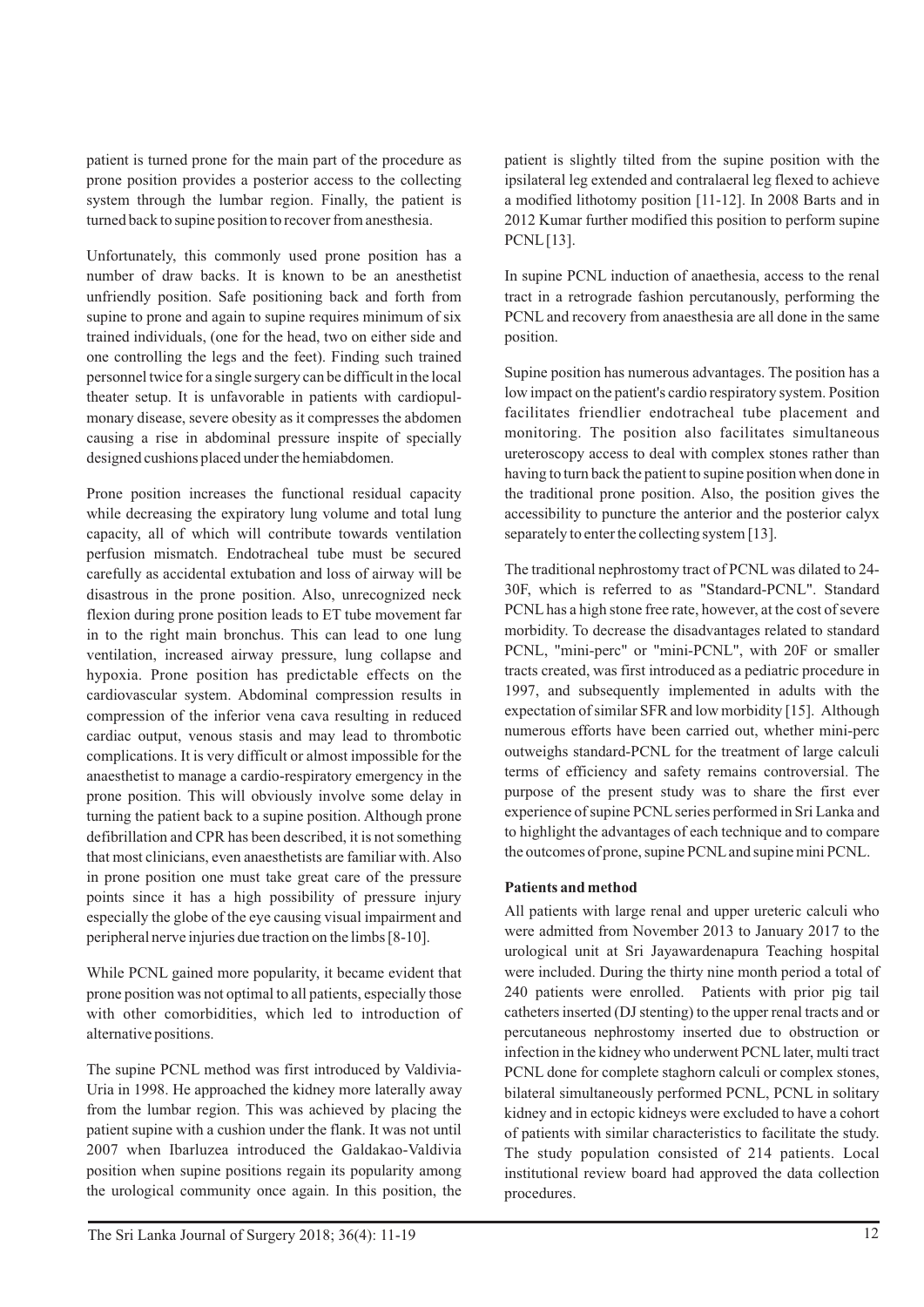

**Figure 1.** Study population groups

All patients underwent urine analysis and culture, renal function test, clotting profile and pre-anesthetic assessment. As imaging, a CT- KUB or when relevant a CT -Urogram especially in patients with previous open renal surgery was performed as a definitive investigation for analysis of the stone burden, location, density and pelvicalyceal anatomy. The first group, 70 patients underwent PCNLin the traditional prone position (pPCNL) while the second group (72 patients) underwent supine PCNL (sPCNL). The last group of 72 patients underwent supine mini PCNL(mPCNL) (Figure 1).

## **PCNLprocedure**

Under fluoroscopic guidance, 5 Fr ureteric catheter was inserted which allowed for injection of contrast material to obtain a pyelogram. Using 18G coaxial needle the desired calyx was punctured. Then a 0.035mm hydrophilic guide wire was passed percutaneously through the needle in to the pelvis.

Using a plastic or Alken metal dilators, fascial dilatation was done using the seldinger technique. 26-30 Fr Amplatz sheath was inserted to allow a 24fr nephroscope to enter the collecting system. Pneumatic lithotripter for less dense stones, and laser in the case of high density stones were used for fragmentation.

Once the stones burden was treated, a 22/24 Fr foley catheter was placed as the nephrostomy tube. Then the patient was stented using 6/26 double pigtail stent in an antegrade manner prior to nephrostomy insertion.

The patients in the Supine group were positioned supine after endotracheal intubation. PCNL procedure was similar to the prone position except for the following differences:

1. There was no need to change the position of the patient after general anesthesia. Without the need for changing the patients position for three times, the patient was cleaned and draped only once.

- 2. Fluoroscopy tube was placed away from the working space; therefore, accidental radiation exposure directly to the surgeon's hand was prevented.
- 3. PCNL tract was placed in a dependent position; therefore, the irrigation fluid related intra renal pressure rise was minimal. Therefore, pyelorenal reflux is minimized. Gravity was used to ease out stone fragments with the whirlpool effect created.
- 4. Simultaneously access of the upper ureter, renal pelvis and the calyceal systems were performed using ureteroscopy or flexibleureteroscope to facilitate greater stone clearance
- 5. The PCNL procedure was performed in seated position by the surgeon. Therefore, it was more ergonomically friendly.
- 6. The nephrostomy tube was placed on the lateral aspect rather than on the back, which is far more comfortable for the patient postoperatively lying on the back, in bed.

In the supine Mini PCNL group the entire procedure was similar to the supine PCNL group except in two aspects. The tract created in the kidney in supine group was 26-30 FR which was around 10mm in diameter. In contrast in the mini PCNL group the tract diameter was halved to 5mm to 15Fr to accommodate the 13.5 Fr Nephroscope. Therefore, the nephrostomy tube placed, was 12 Fr.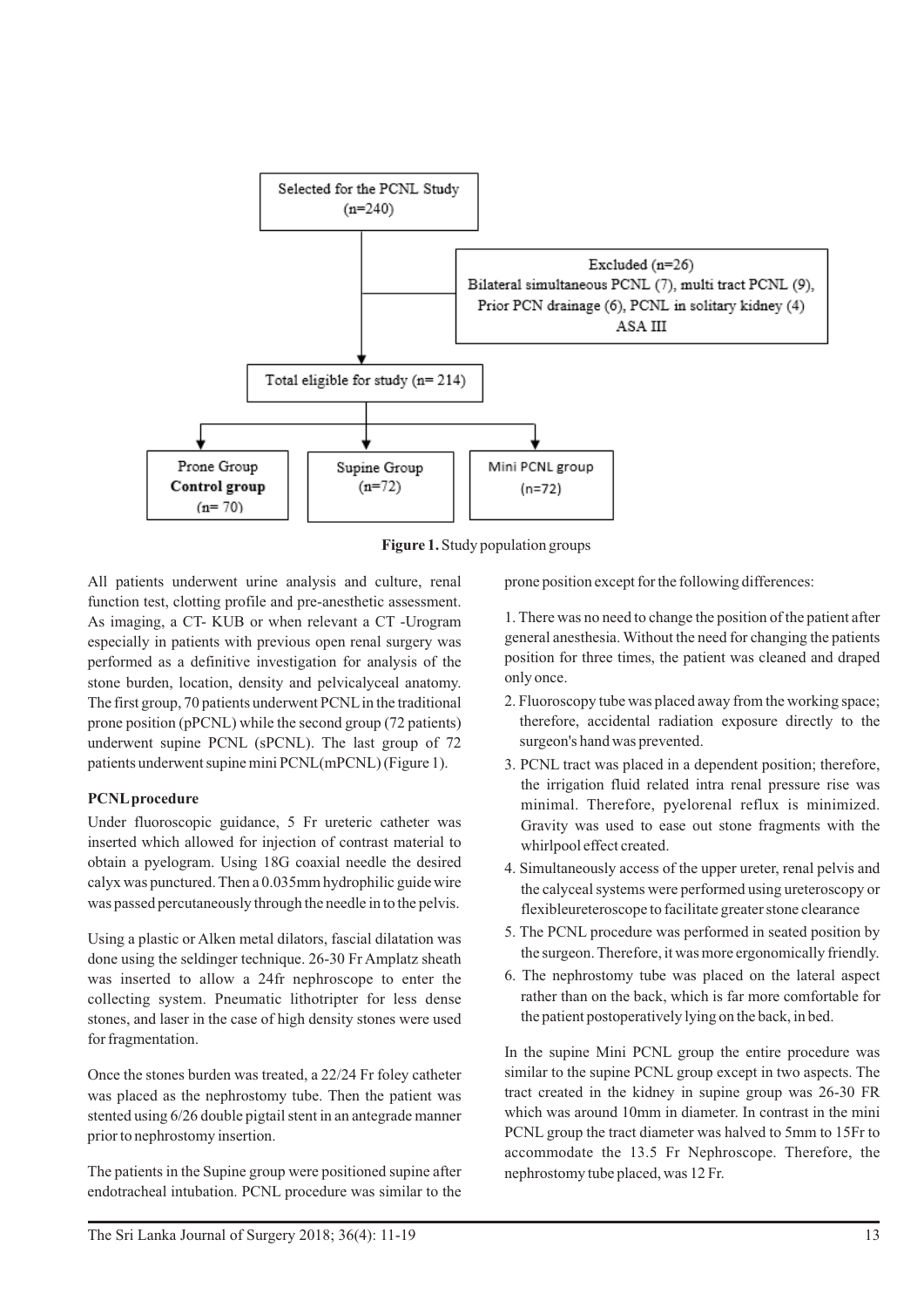#### **Post operative care**

The clamped nephrostomy tube was removed postoperatively after 24-48hrs depending on the stone burden treated. The urinary catheter was removed 24 hrs after nephrostomy removal and patient was discharged on postoperative day three or four.

#### **Follow-up procedure**

All patients were followed up at two weeks with urine culture and one month with X-ray KUB or CT-KUB in the case of radiolucent stone to determine the presence of residual stones. Patients with residual stones were managed with medical expulsive therapy, flexible ureterorenoscopy at the time of stent removal or extracorporeal shockwave lithotripsy. The double pigtail stent was removed at 4-6 weeks postoperatively using flexible cystoscopy under local anesthesia as a day-case procedure.

All patients were followed up for a minimum of three months and maximum of 3 years. Postoperative complications were classified according to the modified Clavien Dindo classified according to the modified Clavien Dindo classification system 2004.

#### **Data analysis**

Apart from demographic data, stone characteristics and complexity were recorded. GUYS stone score was used to grade the complexity of stone [16].

It comprises of 4 grades:

- I. Solitary stone in mid/lower pole or solitary stone in renal pelvis with normal anatomy
- II. Solitary stone in the upper pole or solitary stone with abnormal anatomy or multiple stones with normal anatomy
- III. Multiple stones in abnormal anatomy or partial staghorn
- IV. Complete staghorn or stone in patient with spinal deformity/injury

The outcome of PCNLwas interpreted in terms of success and complications. Success was defined as the absence of residual stones or clinically insignificant residual fragments (less than 4 mm) during follow up. Complications were categorized according to Modified clavien Dindo classification; 2004. Data analysis was done using SPSS V 20 using chi-square and t-test. Ap value less than 0.05 was considered as significant.

#### **Results**

Atotal of 214 patients were eligible for the study. There was a male preponderance with male: female ratio nearly 2:1 in all 3 groups. [Table 1] Youngest was 24 years while the oldest operated was 75 years. Afair number of patients had diabetes, hypertension and dyslipidemia and were on treatment, signifying that stone disease had a favourable relationship towards metabolic syndrome. Chronic Kidney disease coexisted in more than 10% of patients. The mean BMI was 25.74 with the majority of patients being overweight. Obesity was seen in over 10% of the population. Twenty-seven patients (12.6%) had undergone previous open renal surgery for stone disease.

Stone laterality was more or less equal in both groups [Table 2]. According to the GUYS score majority of stones were Grade 1 and II which were more equally distributed. Mean stone size of the index stone was 26 mm. Mean stone density was 1073 HU indicating that the stones were hard and not amenable for shock wave lithotripsy. Stone analysis later found that the majority of stones were hard composed of calcium oxalate monohydrate. There was no significant difference between the stone demographics between the three study groups.

The subcostal approach was selected to puncture the targeted calyx; a supracostals puncture was performed when it was not possible to reach the upper calyx [Table 3]. Lower calyceal puncture access was achieved in majority (90.6%) which was the most frequent site of the targeted puncture

All procedures were successful except in two patients, which were converted to open nephrolithotomy as result of difficulty in stone localization of a radiolucent stone (Uric acid stone) [Table 4]. This was at the initial stages of the learning curve of PCNL. Simultaneous use of the ureteroscopy was indicated in a few as a result of stones impacted in the upper ureter. In the prone group this had to be done after changing the position from prone to supine while in the supine group (including mini PCNLgroup) it was done in the same position. The mean operative time was significantly lower in the supine group compared to prone group. However the operative times were longer in the mini-PCNL group than supine-PCNL group because the smaller sheath took considerable time to break the stones into smaller fragments to be extracted through the smaller tract. Stone free rate was highest in the supine group, but this was not statistically significant when compared with other groups. Overall stone free rate was 84%. Stone free rate was defined as absence or <4mm stone fragments on CTKUB or X Ray KUB when indicated. Mean hospital stay was 4 days while the mean time for stent removal was 33 days overall for the study group. There was no difference between the two groups.

Fever more than 38°C was observed in 21 patients of whom 18 patients had high fever continued for more than 24 hours [Table 5]. Patients with transient fever were managed with continued IV antibiotics. Those eighteen patients with prolonged fevers had the nephrostomy tube unclamped and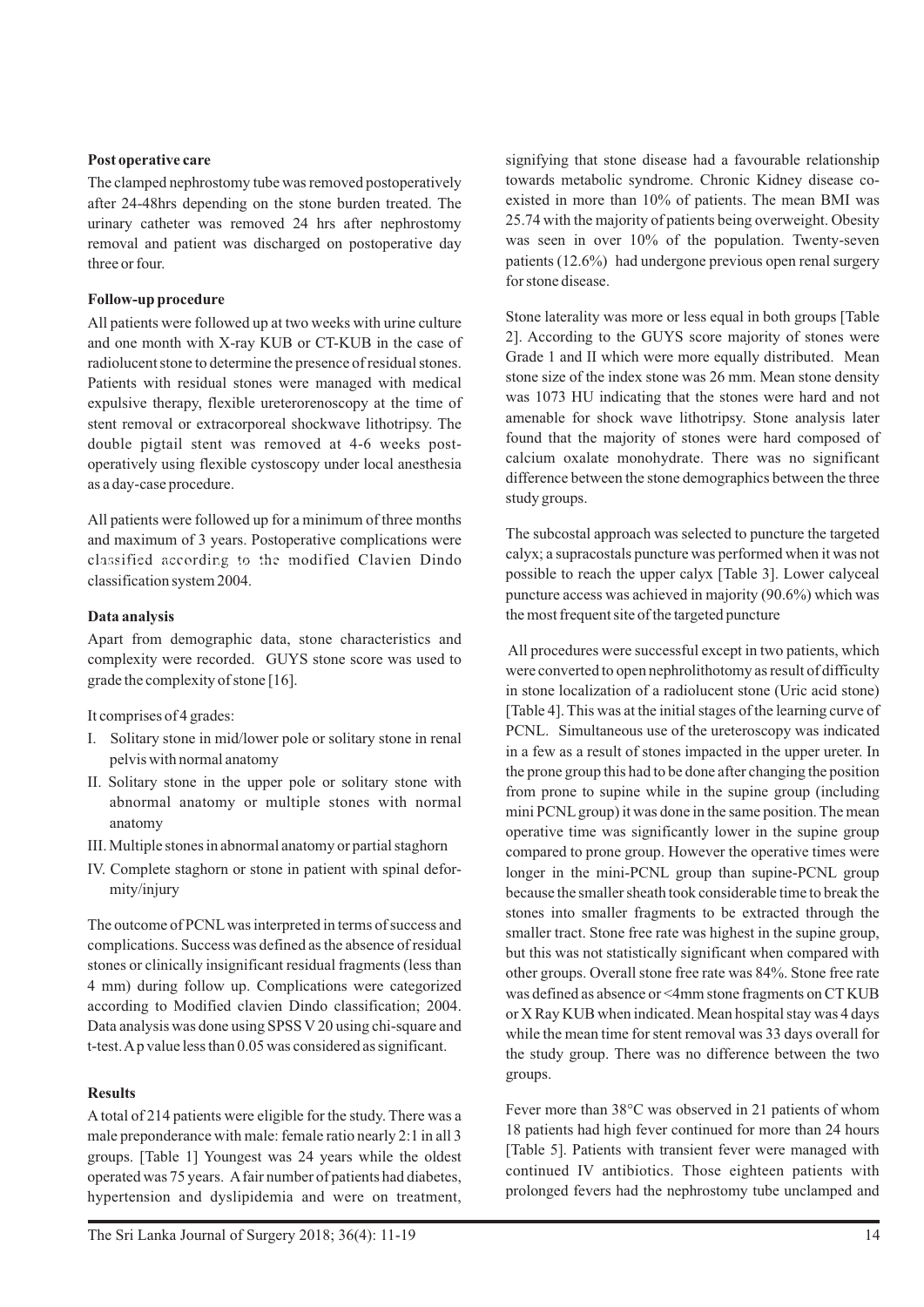| Table 1. Patient characteristics |                   |                    |                     |            |         |  |  |
|----------------------------------|-------------------|--------------------|---------------------|------------|---------|--|--|
|                                  | <b>Prone PCNL</b> | <b>Supine PCNL</b> | Mini<br><b>PCNL</b> | Total      | P value |  |  |
| Patient number                   | 70                | 72                 | 72                  | 214        |         |  |  |
| Males                            | 48(68.5%)         | 46(63.8%)          | 52(72.2%)           | 146(58.2%) |         |  |  |
| Females                          | 22(31.5%)         | 26(26.2%)          | 20(27.8%)           | 68 (31.8%) |         |  |  |
| Mean Age                         | 48.1±11.8         | 49.7±12.3          | 47.8±12.4           | 49±12.5    | 0.4     |  |  |
| Age range                        | 24-74             | 25-75              | 26-70               | 24-75      |         |  |  |
| ASA status                       |                   |                    |                     |            |         |  |  |
| $\mathsf{I}$                     | 29(41.5%)         | 32(44.5%)          | 34(47.2%)           | 95(44.3%)  |         |  |  |
| $\mathbf{H}$                     | 41(58.5%)         | 40(55.5%)          | 38(52.8%)           | 119(55.7%) | 1       |  |  |
| Co-Morbidity status              |                   |                    |                     |            | 0.2     |  |  |
| <b>Diabetes</b><br>mellitus(DM)  | 18(25%)           | 23(31%)            | 26(36%)             | 67(31.3%)  |         |  |  |
| Hypertension                     | 11(15%)           | 21(27%)            | 14(18%)             | 46(21.4%)  |         |  |  |
| Ischemic Heart<br>Disease        | 5(7%)             | 4(5%)              | 3(4% )              | 12(5.6%)   |         |  |  |
| Dyslipidemia                     | 10(14%)           | 9(12%)             | 14(18%)             | 33(15.4%)  |         |  |  |
| Chronic Kidney<br>Disease II     | 10(14%)           | 9(12%)             | 7(9%)               | 26(7.4%)   |         |  |  |
| Chronic Kidney<br>Disease III    | 4(5%)             | 4(5%)              | 2(3%)               | 10(4.6%)   |         |  |  |
| Body Mass Index kg/m2            |                   |                    |                     |            |         |  |  |
| Overall mean BMI                 | 26.27±3.9         | 25.72±3.5          | 25.74±3.86          | 25.74±3.86 | 0.33    |  |  |
| BMI range                        | 17.09-36.08       | 17.7-33.0          | 16.8-39.07          | 16.8-39.07 |         |  |  |
| <18.5(underweight)               | 3(4% )            | 1(1.5%)            | 1(1.5%)             | 5(2.3%)    |         |  |  |
| !8.5-24.9(normal weight)         | 30(42%)           | 32(44%)            | 38(52%)             | 100(46.7%) |         |  |  |
| 25 - 29.9(over weight)           | 28(38%)           | 31(43%)            | 27(37%)             | 86(40.1%)  |         |  |  |
| 30-34.9(Obesity II)              | 9(12%)            | 8(11%)             | 5 (8%)              | 22(10.2%)  |         |  |  |
| >35-39.9(Obesity II)             | 1(1.5%)           | 0                  | 1(1.5%)             | 2(0.9%     |         |  |  |

left insitu with continued IV antibiotics until the fever settled. Transient perinephrostomy leak was observed in 21 patients who required unclamping of the nephrostomy tube for 24 hours. Eighteen patients especially in the CKD group had transient rise in their serum creatinine >0.5mg/dl or greater immediate postoperatively which normalized by six weeks. Blood transfusion were required in 7 patients.

Two patients in the prone group developed pneumonia and three patients developed urosepsis all of which was managed with IV antibiotics and supportive therapy. Two patients had superficial surgical site wound infections where the sutures had to be released. Two patients developed secondary hemorrhage and clot retention which was managed conservatively. Collecting system perforation was noted in five patients at the time of surgery, required slightly longer indwelling time of the double J stents and the open nephrostomy tubes.

There were no arterioveous fistula formation nor termination of the procedure due to bleeding. There were no damaged adjacent viscera including colonic injury or diaphragmatic injury resulting in pneumothorax, all of which have being reported in the literature. There was no renal loss or mortality reported.

## **Discussion**

Transforming from open renal surgery to PCNL clearly has shown many advantages. Atraditional open nephrolithotomy or a pyelolithotomy is performed commonly through an extra peritoneal flank incision. This requires a muscle cutting long incision, which leaves behind a formidable wound. There is no doubt that this is one of the main disincentives where patients may express concerns about wound pain predominantly due to muscle damage, increased use of analgesics, poor cosmetic results and the need for a prolonged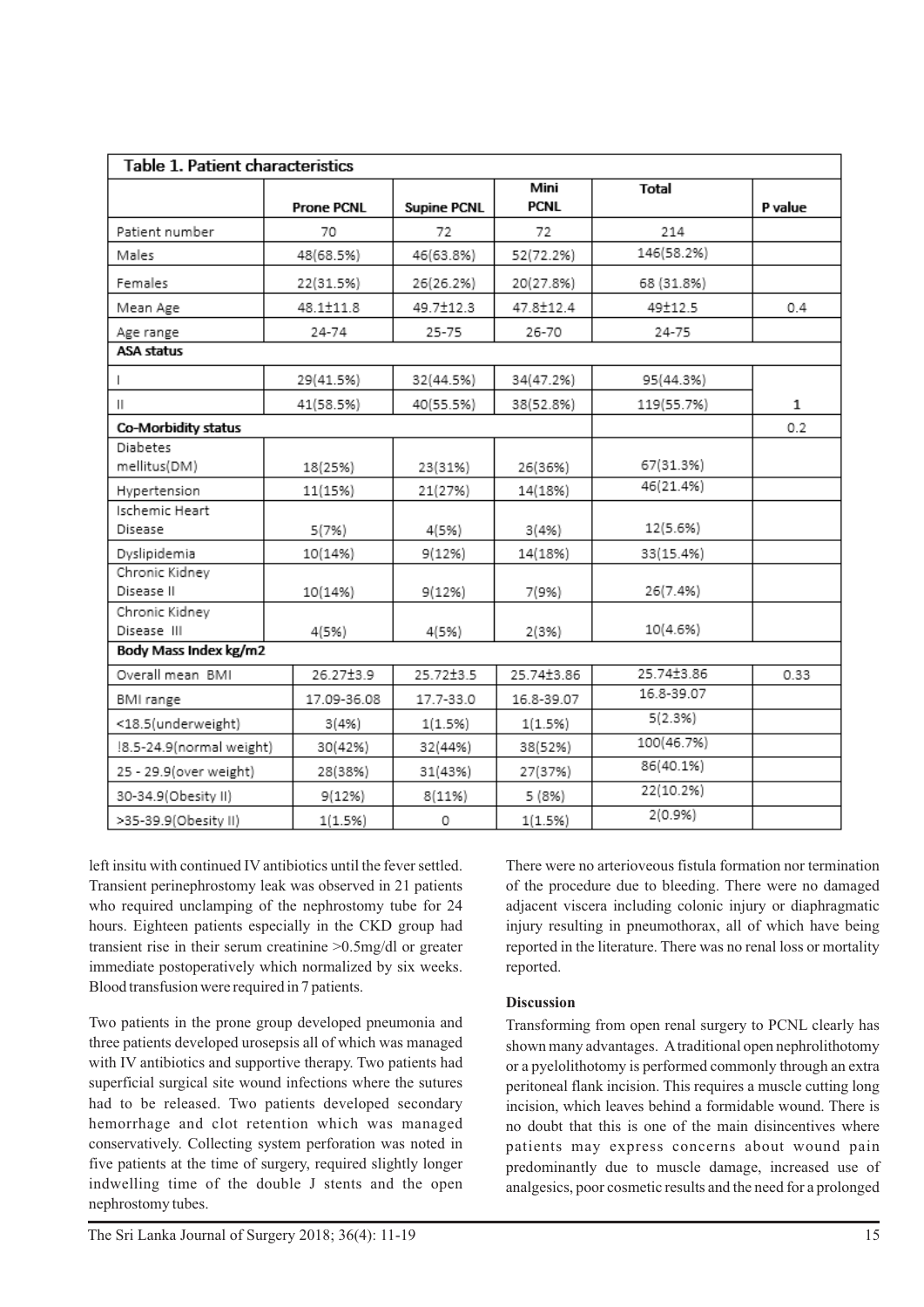| Table 2. Stone characteristics    |                   |                    |                  |                |         |  |  |  |
|-----------------------------------|-------------------|--------------------|------------------|----------------|---------|--|--|--|
|                                   | <b>Prone PCNL</b> | <b>Supine PCNL</b> | <b>Mini PCNL</b> | <b>Total</b>   | P value |  |  |  |
| Laterality of stones              |                   |                    |                  |                |         |  |  |  |
| Right Kidney                      | 30(42%)           | 35(48%)            | 34(46%)          | 99             | 0.3     |  |  |  |
| Left Kidney                       | 40(58%)           | 37(52%)            | 38(54%)          | 115            |         |  |  |  |
| Guys Score for renal stones       |                   |                    |                  |                |         |  |  |  |
| I - solitary stone mid/lower pole | 12                | 9                  | 12               |                | 0.2     |  |  |  |
| I - solitary pelvic               | 16                | 23                 | 19               | 91(42.5%)      |         |  |  |  |
| II -solitary stone upper pole     | 2                 | 1                  | 3                |                | 0.2     |  |  |  |
| II- multiple stones               | 24                | 22                 | 32               | 90(42.1%)      |         |  |  |  |
| III - partial staghorn            | 12                | 8                  | 3                |                |         |  |  |  |
| III - Stone in abnormal anatomy   | 0                 | 1                  | 1                | 25(11.6%)      |         |  |  |  |
| IV - complete staghorn            | 0                 | 0                  | 0                | 0              |         |  |  |  |
| <b>Ureteric stones</b>            | 4                 | 2                  | $\overline{2}$   | 8(3.7%)        |         |  |  |  |
| Stone density in HU units         | 1071(476-1582)    | 1130(451-1529)     | 1042(505-1485)   | 1073(451-1582) | 0.21    |  |  |  |
| Index stone size                  |                   |                    |                  | 26.93(13-51mm) |         |  |  |  |
| 10-20 mm                          | 18                | 15                 | 16               | 47(21.9%)      | 0.88    |  |  |  |
| 21-30mm                           | 44                | 41                 | 54               | 139(64.9%)     |         |  |  |  |
| 31-40mm                           | 6                 | 11                 | 2                | 19(8.8%)       |         |  |  |  |
| $>40$ mm                          | 2                 | 5                  | 0                | 7(3.2%)        |         |  |  |  |
| <b>Stone Composition</b>          |                   |                    |                  |                |         |  |  |  |
| Calcium oxalate                   | 46                | 47                 | 50               | 153(71.4%)     |         |  |  |  |
| Uric Acid                         | 6                 | 9                  | 11               | 26             |         |  |  |  |
| Calcium oxalate + uric acid       | 0                 | 2                  | 2                | 4              |         |  |  |  |

| Table 3. Puncture method                                |                   |                    |                  |              |         |  |  |  |
|---------------------------------------------------------|-------------------|--------------------|------------------|--------------|---------|--|--|--|
|                                                         | <b>Prone PCNL</b> | <b>Supine PCNL</b> | <b>Mini PCNL</b> | <b>Total</b> | P value |  |  |  |
| Calyx puncture                                          |                   |                    |                  |              |         |  |  |  |
| upper pole                                              | 3(4.2%            | 1(1.3%)            | 2(2.6%)          | 4            |         |  |  |  |
| mid pole                                                | 7(10%)            | 5(8.4%)            | 7(13.8%)         | 16           |         |  |  |  |
| lower pole                                              | 60(94.8%)         | 63(83.6%)          | 63(83.6%)        | 194(90.6%)   | 0.8     |  |  |  |
| Rib puncture - relationship to the 12 <sup>th</sup> rib |                   |                    |                  |              |         |  |  |  |
| supracostal                                             | 2(2.8%)           | 0                  | 0                | 2            |         |  |  |  |
| subcostal                                               | 68(97%)           | 70(100%)           | 70(100%)         | 212          |         |  |  |  |

recovery period in the hospital, at home and at work. When we transformed to PCNL, from open surgery we observed that most patients returned to normal activities such as driving, exercising, and sexual activity much more earlier. These were the observations made during the initial period of the study when PCNL was performed in the prone position (control group).

Once supine PCNL commenced there were many advantages

experienced during the study, including benefits to the patient, anesthetist and the surgeon.

Firstly, there is was less patient handling. Rolling the patient from supine to prone and back to supine position safely in the classical prone PCNL need minimum of 5 people including the anesthetist in the OT room. Also, it is anesthetic concern of tracheal tube dislodgment, close monitoring in compromised cardio respiratory patients and the potential for pressure point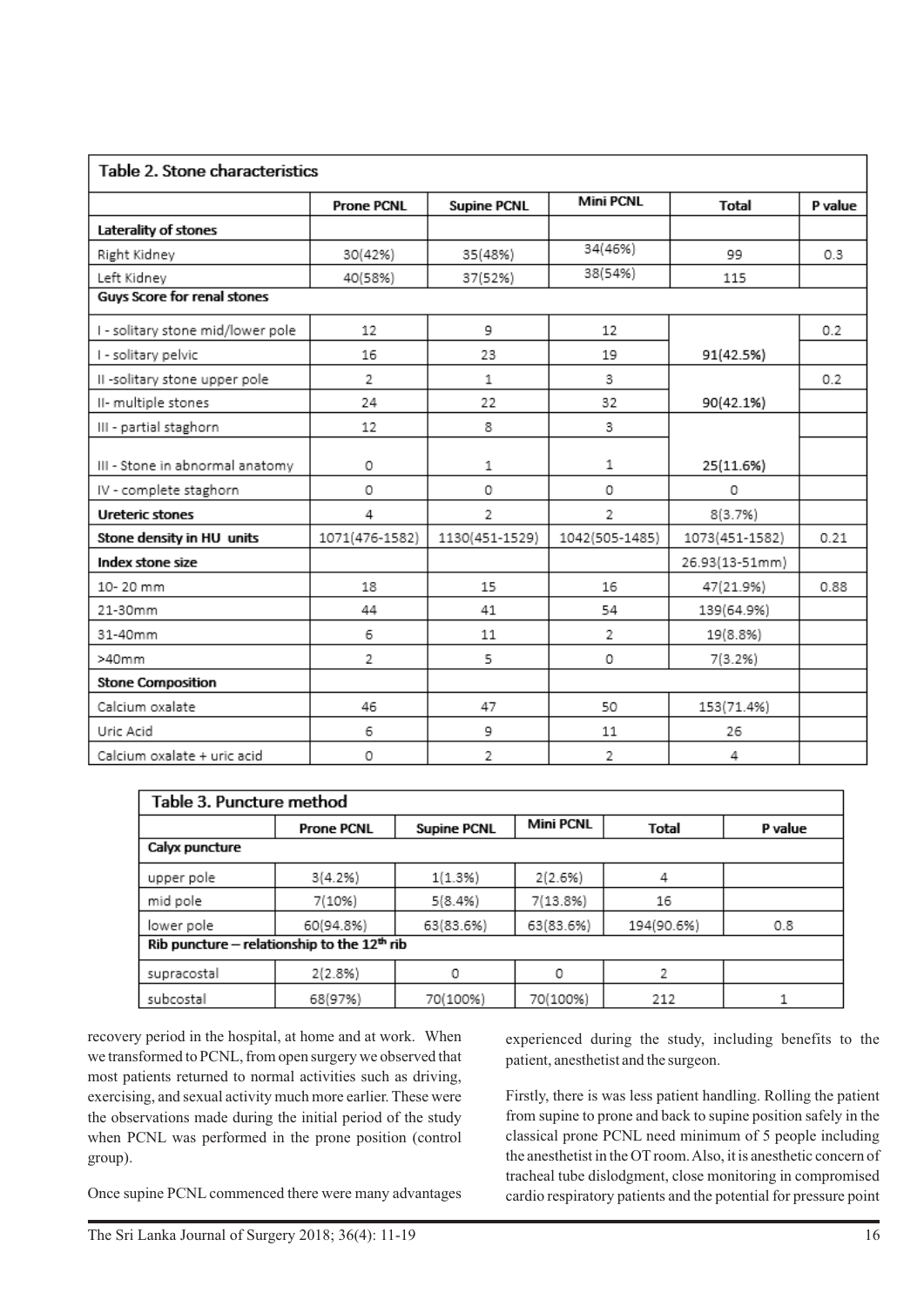damage, once a patient is positioned in prone. All this can be avoided in Supine PCNL.

Secondly the surgeon has the ability to perform antegrade and retrograde access to the kidney simultaneously giving the opportunity to achieve better stone clearance by dealing with upper ureteric and other calyceal stones.

Also, better drainage via the Amplatz sheath by using gravity enables the stone fragments to clear easily. This was an observation made where the stone free rate was much higher in the supine group when compared to the prone group.

Lateral approach of the technique enables less radiation exposure to the surgeon's hand. Also, laterally place nephrostomy tube enables the patient to have comfortable seating and sound sleep while lying on the back immediately post op unlike in the prone position where the tube is place on the back. Moreover, it is greater comfort to the surgeon since the surgery can be performed in the sitting position.

Despite several advantages in performing supine PCNL, there are few draw backs experienced with the supine technique. The puncture route is slightly longer when compared to prone position. There is medial displacement of the kidney with the

|                                    | <b>Prone PCNL</b> | <b>Supine PCNL</b> | <b>Mini PCNL</b> | <b>Total</b>  | P value             |
|------------------------------------|-------------------|--------------------|------------------|---------------|---------------------|
| Procedure completed                | 68                | 70                 | 72               | 210           |                     |
| Conversion to open surgery         | 2                 | 0                  | 0                | 2             |                     |
| Simultaneous use of URS            | 2                 |                    | 11               | 20            |                     |
| Operative time(min)                | 119±40            | 97±42              | 104±38           | 107±42        | $0.04*(gp 1 and 2)$ |
| Mean nephrostomy<br>time(days)     | 2                 | 2.3                | 2                | 2.3           |                     |
| Hospital stay(days)                | $4.1 \pm 0.7$     | $4.3{\pm}0.8$      | $4+0.8$          | $4.2 \pm 0.7$ |                     |
| Stone free rate                    | 55(78%)           | 66(91.6%)          | 59(82%)          | 180(84.1%)    | 0.1                 |
| Time for DJ stent<br>removal(days) | 32                | 36                 | 30               | 33            |                     |
| Post procedure fURS                | 3                 | 4                  |                  | 9             |                     |

| Table 5. Complications according to Modified Clavien Dindo classification |                                |                   |                    |                  |                |              |  |
|---------------------------------------------------------------------------|--------------------------------|-------------------|--------------------|------------------|----------------|--------------|--|
| Grade                                                                     | Complication                   | <b>Prone PCNL</b> | <b>Supine PCNL</b> | <b>Mini PCNL</b> | <b>Total</b>   | Significance |  |
|                                                                           | Fever >38 °C lasting for more  |                   |                    |                  |                |              |  |
|                                                                           | than 24hrs                     | 10                | 3                  | 5                | 18             | p=0.3        |  |
|                                                                           | Perinephrostomy leak           | 10                | 7                  | 4                | 21             | p=0.7        |  |
|                                                                           | Transient rise of creatinine   |                   |                    |                  |                |              |  |
|                                                                           | >0.5mg/dl                      | 3                 | 8                  | 7                | 18             | $p = 0.1$    |  |
| $\mathbf{H}$                                                              | Blood transfusion              | 4                 | $\overline{2}$     | 1                | 7              |              |  |
|                                                                           | Urosepsis                      | 2                 | 3                  | 4                | 9              |              |  |
|                                                                           | Pneumonia                      | 2                 | 0                  | 0                | $\overline{2}$ |              |  |
|                                                                           | Acute Retention due to blood   |                   |                    |                  |                |              |  |
| III A                                                                     | clots                          | 1                 | 1                  | 2                | 4              |              |  |
|                                                                           | Angio-embolization of AV       |                   |                    |                  |                |              |  |
|                                                                           | fistula                        | 0                 | 0                  | 0                | 0              |              |  |
|                                                                           | DJ stent dislodgment requiring |                   |                    |                  |                |              |  |
|                                                                           | repositioning                  | 0                 | 2                  | 0                | 2              |              |  |
| III B                                                                     | Infundibular stricture         | 0                 | 1                  | 0                | 1              |              |  |
|                                                                           | Collecting system perforation  | 3                 | 1                  | 3                | 7              |              |  |
| IV A                                                                      | Visceral injury                | 0                 | 0                  | 0                | 0              |              |  |
|                                                                           | Nephrectomy                    | 0                 | 0                  | 0                | 0              |              |  |
|                                                                           | Multi organ dysfunction        |                   |                    |                  |                |              |  |
| IV B                                                                      | (MODS)                         | 0                 | 0                  | 0                | 0              |              |  |
| V                                                                         | Death                          | 0                 | 0                  | 0                | 0              |              |  |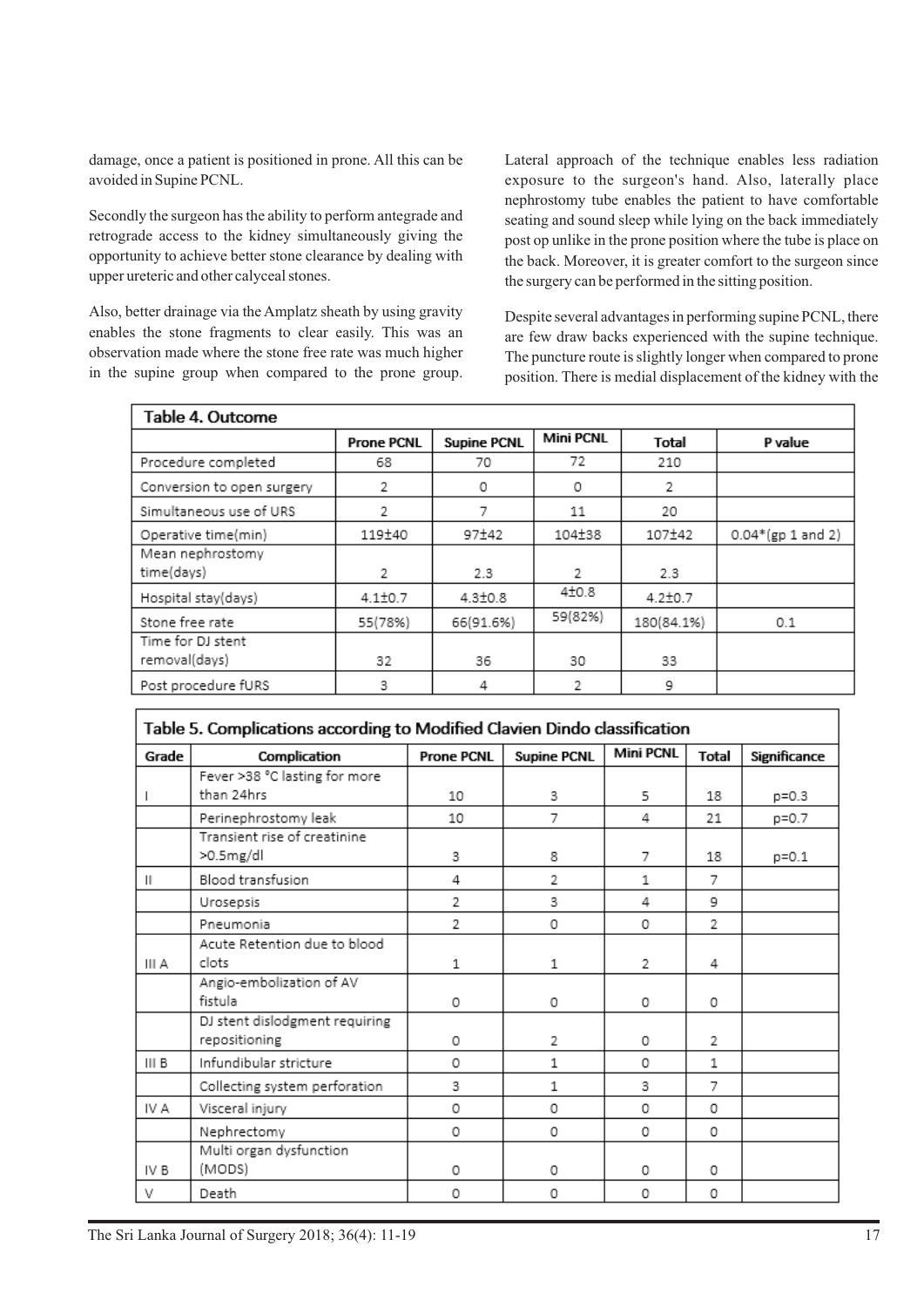puncture. But this can be used to advantage as guide to locate the surface of the kidney when the medial displacement is noticed when needle hits the surface of the kidney.

With these advantages, the study was extended where miniaturizing the technique where a smaller renal track was created to deal with renal stone (mini PCNL). The observations made during the mini PCNL group was that the procedure can achieve comparable stone-free rates to the conventional methods, even for large stones. It is a safe procedure, and no major complications are reported. Although less invasive it failed to demonstrate a clear advantage in terms of transfusion rates or shorter hospital stay than the standard method. However it was clear that mini PCN tract can be useful as a multi tract procedure in order to achieve complete stone clearance of a staghorn calculi or large renal stone burden situation.

The strength of the entire study is that it was a single center study with the same urological team with single surgeon performing all cases unlike in most of other large series where many surgeons are involved.

As an endourologist it is of paramount importance to change your practice according to the best available evidence and adhere to the technique which you are most conversant with . This will ensure patient safety, and better outcomes with ease and comfort not only to the practicing surgeon but to the entire surgical team which includes the anesthetist, nurses and minor staff members.

Present study clearly demonstrated that supine PCNL was statistically equally effective, showing slightly increased though statistically non-significant rate of stone clearance in comparison to the prone approach.

None of the patients in the study experienced major complications such as death, renal loss, major haemorrhages, arterioveous fistula requiring embolization, pleural and colonic injury which are reported in previous larger studies [17]. The minor complications the patients had completely resolved with time. This confirms that the supine PCNL as well as mini PCNLwas equally or much safer when compared to the traditional technique.

More importantly the operating time was significantly lower in the supine group. This has had the greatest impact in changing our practice to shift from prone to supine PCNL.

In brief PCNL in supine position is as effective and safe as PCNL in the prone position and has proven to be a better alternative to the traditional prone PCNL in our setup. Mini PCNL will be useful when the stone burden is small or as a second tract or as multi-tracts when dealing with a large stone

#### burden.

All authors disclose no conflict of interest. The study was conducted in accordance with the ethical standards of the relevant institutional or national ethics committee and the Helsinki Declaration of 1975, as revised in 2000.

#### **References**

- 1. Lopez A D, Williams T N, Levin A, et al. Remembering the forgotten non-communicable diseases. BMC Med. 2014;12:200. https://doi.org/10.1186/s12916-014-0200-8
- 2. Parmar M S. Kidney stones. BMJ. 2004; 328 (7453): 1420-4. https://doi.org/10.1136/bmj.328.7453.1420
- 3. Tefekli A, Cezayirli F. The history of urinary stones: in parallel with civilization. ScientificWorldJournal. 2013;2013:423964. http://dx.doi.org/10.1155/2013/423964
- 4. Khalili M, Wong RJ. Underserved Does Not Mean Undeserved: Unfurling the HCV Care in the Safety Net. Dig Dis Sci. 2018;63(12):3250-3252. https://doi.org/10.1007/978-3-642- 95390-3\_1
- 5. Albala DM, Assimos DG, Clayman RV et al. Lower pole I: a prospective randomized trial of extracorporeal shock wave lithotripsy and percutaneous nephrostolithotomy for lower pole nephrolithiasis-initial results. J Urol. 2001 Dec;166(6):2072-80 https://doi.org/10.1016/S0022-5347(05)65508-5
- 6. Donaldson JF, Lardas M, Scrimgeour D, et al. Systematic review and meta-analysis of the clinical effectiveness of shock wave lithotripsy, retrograde intrarenal surgery, and percutaneous nephrolithotomy for lower-pole renal stones. Eur Urol. 2015;67(4):612-6.

https://doi.org/10.1016/j.eururo.2014.09.054

7. Sudah M. Re: Christian Türk, Aleš Petřík, Kemal Sarica, et al. EAU Guidelines on Diagnosis and Conservative Management of Urolithiasis. Eur Urol 2016;69:468-74: Magnetic Resonance Urography Can be Used to Detect Urinary Stones. Eur Urol. 2016;69(4):e76-e77.

https://doi.org/10.1016/j.eururo.2015.11.009

- 8. Malik I, Wadhwa R. Percutaneous Nephrolithotomy: Current Clinical Opinions and Anesthesiologists Perspective. Anesthesiol Res Pract. 2016;2016:9036872. http://dx.doi.org/10.1155/2016/9036872
- 9. Edgcombe H, Carter K, Yarrow S. Anaesthesia in the prone position. Br J Anaesth. 2008;100(2):165-83. https://doi.org/10.1093/bja/aem380
- 10. Miano R, Scoffone C, De nunzio C, et al. Position: prone or supine is the issue of percutaneous nephrolithotomy. J Endourol. 2010;24(6):931-8. https://doi.org/10.1089/end.2009.0571
- 11. Atkinson CJ, Turney BW, Noble JG, Reynard JM, Stoneham MD. Supine vs prone percutaneous nephrolithotomy: an anaesthetist's view. BJU Int. 2011;108(3):306-8. https://doi.org/10.1111/j.1464-410X.2011.10488.x
- 12. Valdivia Uría JG, Valle Gerhold J et al. Technique and complications of percutaneous nephroscopy: experience with 557 patients in the supine position. J Urol. 1998;160(6 Pt 1):1975–1978.https://doi.org/10.1016/S0022-5347(01)62217-1
- 13. Valdivia JG, Scarpa RM, Duvdevani M, et al. Supine versus prone position during percutaneous nephrolithotomy: a report